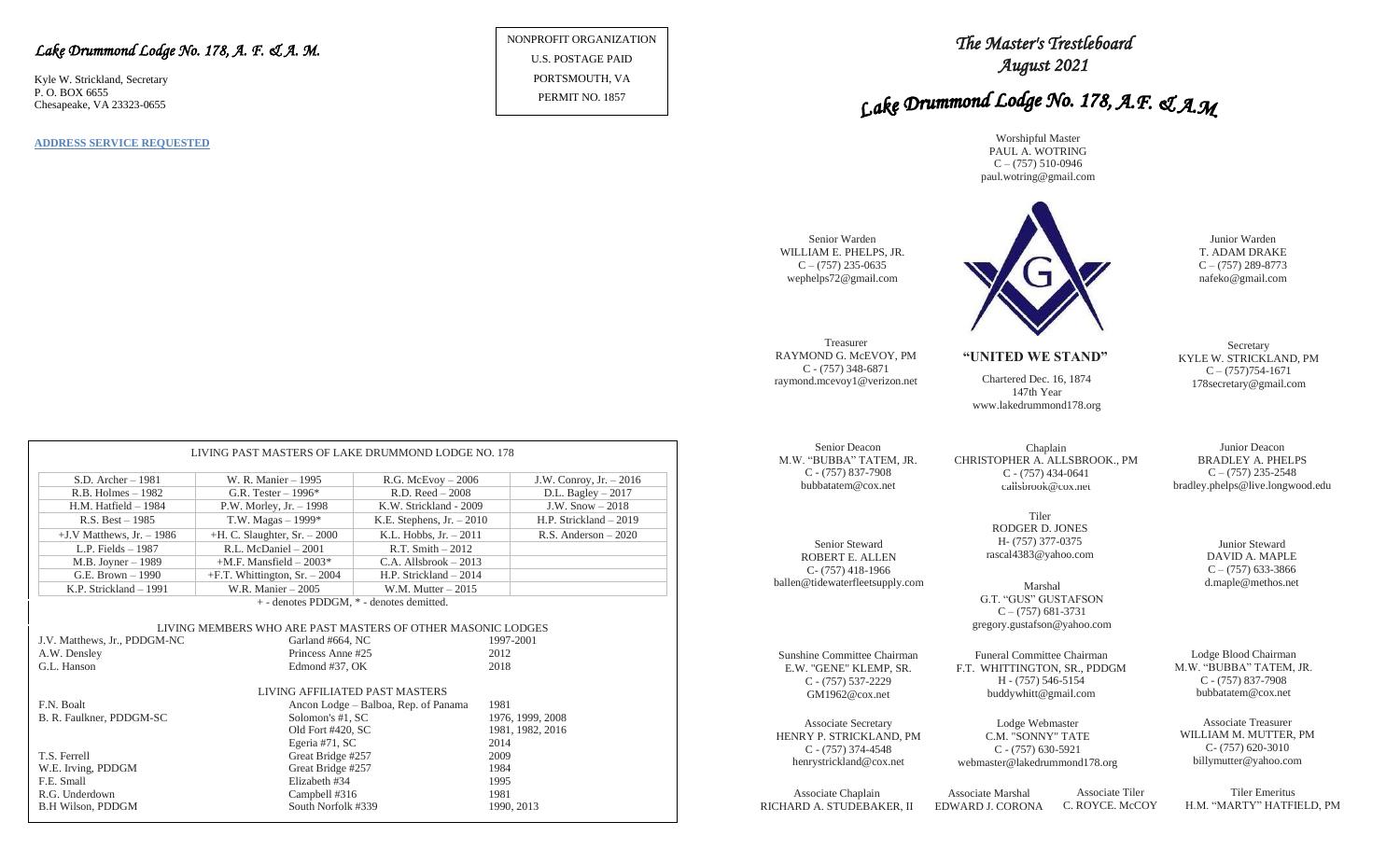## **Master's Message**

#### **Right Worshipful Sirs, Worshipful Sirs, and Brethren all,**

As we head into August I look forward to our Junior Warden's night. Bro. Adam Drake is working hard to prepare for his first time in the East, and I am sure that he will do well. We are lucky to have a dedicated group of Lodge Officers and Brethren that are ready to serve our members, as well as our local community. It has been a pleasure serving Lake Drummond over the past seven months, and while we had to move slowly at first, we have accomplished a lot, considering the restrictions that we were placed under, and the confines that we had to work in. Our success is based on the quality of members in our fraternity, the can-do attitude of our Past Masters, and unique skills that we each bring to the table. The old adage that "We never know what we will miss until it is gone" never rang so true as it did in March 2020. Since that fateful time, we have all learned valuable lessons. Most importantly, not to take even the simplest things for granted. It has been wonderful to be able to have meals again, fellowship with our members, and actually see each other in person. As we look back over this time, I am thankful for the opportunities that we were able to pull together and show what Masonry is about. The speed at which things now appear to be moving has doubled as we move ahead. Hopefully, attendance will continue to increase as we finish our transition out of our social distancing mandates and have now travelled through the worst of the pandemic and on to the other side. Change is important, and we must embrace the lessons we have learned. The use of "Zoom Meetings" allowed us to reach members that had long been away from the fellowship of our Brethren. We took the opportunity to call and check on our neighbors, friends, and associates instead of being too busy and taking them for granted. This pandemic helped to shake us from the rut that we were in and place us into a new road with endless possibility.

Sincerely and Fraternally,

 *Paul A. Wotring*  **Worshipful Master**

## **From the South**

Greetings from the South,

I am eagerly looking forward to Junior Warden's night during the next stated communication. I hope to see everyone that can make it. The dress will be Appendant Body Shirts or Lodge polos. I think we have a very good line of officers coming through our lodge and am excited to see how well they do stepping up to the next chair. Let's all encourage them as they continue to work on ritual and make our lodge the best it can be! Bro. Adam Drake, Junior Warden

## **From the Sr. Deacon**

Greetings from the Senior Deacon,

As we have entered our summer months, please take caution during the extreme hot and humid days. Pick up the telephone and check on our brothers and widows that we have not seen in a while. Now that we are back to having meals, invite them to the lodge for dinner. Finally, Lake Drummond Lodge will be holding its annual blood drive on Friday, August 20th from 1pm-7pm. Please consider making a donation. Help save a life! You can sign up at Red Cross online or by using your Red Cross blood donation app on your smartphone. Use the sponsor code "MASONS".

Bro. Marshall "Bubba" Tatem Jr., Senior Deacon

## **Trustees of Lake Drummond No.178**

Lake Drummond would like to extend our deepest gratitude to all of its Trustees past and present. Without all of their tireless work our beloved Lodge would not be nearing the monumental 150<sup>th</sup> year in existence. Please tell these treasured Brethren "Thank You" for a job well done when you see them next!

**Wor. J.J. Ramsey, Wor. D.L.Bagley, Wor. K.P. Strickland, Wor. H. M. Hatfield, Wor. H. P. Strickland**

## **Quote of the Month**

"The hands that do and the hearts that dare, leave monuments upon the square."

 $\sim$  Brother Palmer Cox

## **Moment of Light from Wor. Chris Allsbrook**

### "LOVE ONE ANOTHER"

For this is the message that you have heard from the beginning, that we should love one another. We should not be like Cain, who was of the evil one and murdered his brother. And why did he murder him? Because his own deeds were evil and his brother's righteous. Do not be surprised, brothers, that the world hates you. We know that we have passed out of death into life, because we love the brothers. Whoever does not love abides in death. Everyone who hates his brother is a murderer, and you know that no murderer has eternal life abiding in him. By this we know love, that he laid down his life for us, and we ought to lay down our lives for the brothers. But if anyone has the world's goods and sees his brother in need, yet closes his heart against him, how does God's love abide in him? Little children, let us not love in word or talk but in deed and in truth. By this we shall know that we are of the truth and reassure our heart before him; for whenever our heart condemns us, God is greater than our heart, and he knows everything. Beloved, if our heart does not condemn us, we have confidence before God; and whatever we ask we receive from him, because we keep his commandments and do what pleases him. And this is his commandment, that we believe in the name of his Son Jesus Christ and love one another, just as he has commanded us. Whoever keeps his commandments abides in God, and God in him. And by this we know that he abides in us, by the Spirit whom he has given us.

1 John 3:11-24 ESV

## **Fundraising and Announcements**

Donations and/ or pledges of any amount are greatly appreciated. Thank you to everyone who has already donated.

Lake Drummond will hold its Annual Fish Fry on September 25th from noon until 5:00 PM. Fish Fry dinners will be available for a donation of \$10.00. Anyone willing to help during this event please contact any of our Lodge Officers. Please remember to donate to the local Food Bank. All donations are appreciated.

Support our Blood Drive on August 20, 2021!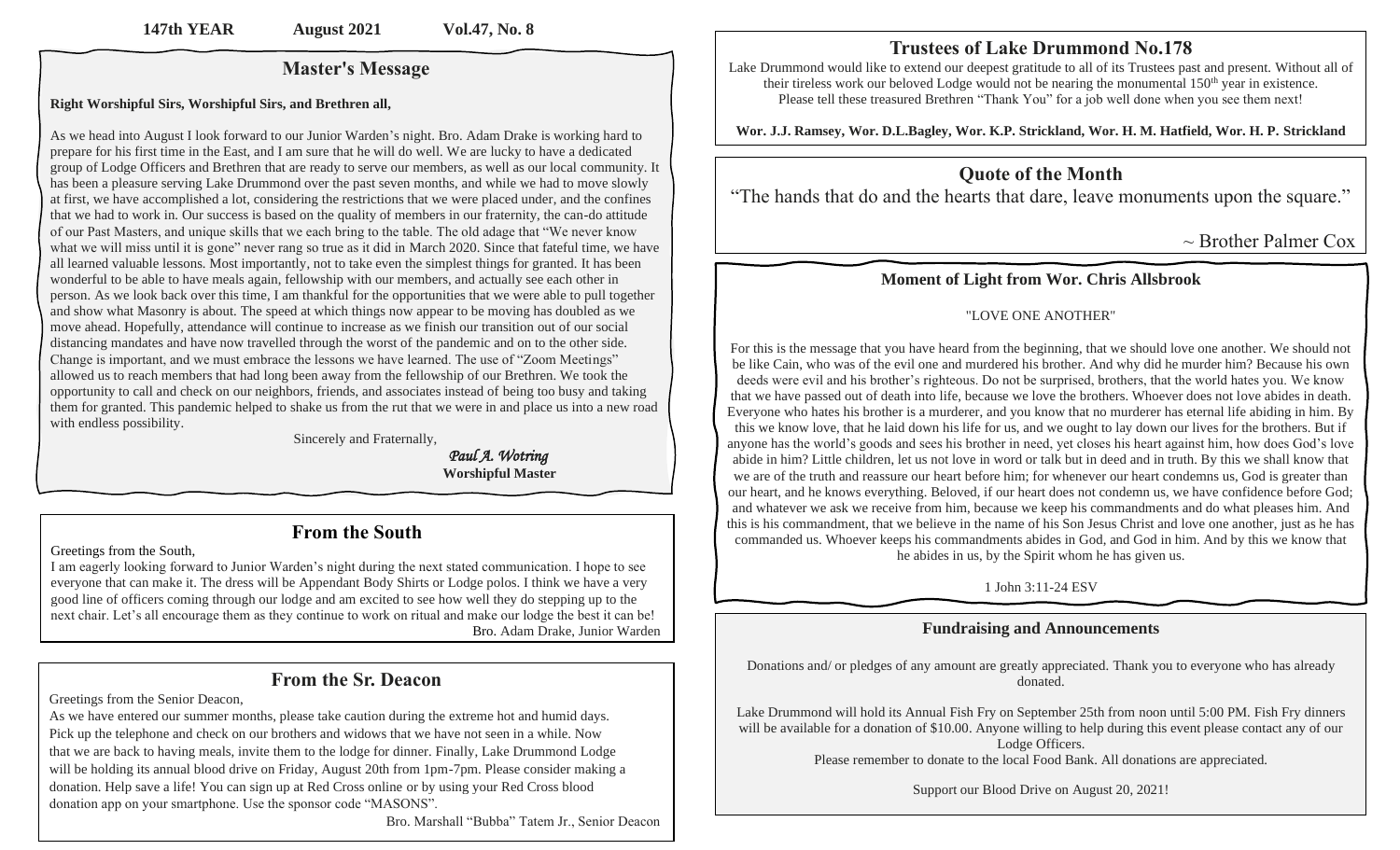## **Masonic Terms Masonic Trivia**

S.  $\mathsf{S}$ Z T H V I F X N U O  $L-S$ U B N U S P N N F E H S J N D G D I I I I O C A G B M Y H A D I T R R F N R U I L S E Z P W I O S O I L C O P M N O O M P O C G I M N C D B S T Y E C C R P N E A D E E X M D D V R O T U R A J T Q S Z F G I U I X I F R Z N J E J P V V U A C T S N Y X I E L I N E A T E T R Y O C X N M X I S X R L L I G I C N Z G VOTIXRSVOVPCEXS T S E L E C I N O L W V G D **PUVRWL** L L E G O R Y O I T I O N K I H N M E K F  $E$ PORD SEVAECKFTD S U O I T N E C I L R B Y B O F U

| CONFORM           | FERVENCY          |
|-------------------|-------------------|
| COWANS            | FRUITION          |
| DELINEATE         | GRAND             |
| <b>DISCERNING</b> | HYPOCRISY         |
| DIVEST            | <b>INCULCATED</b> |
| EAVESDROPPER      | LICENTIOUS        |
| <b>EDIFICE</b>    | PIOUS             |
|                   |                   |



How did you get the Black eye? The wife was giving me a lecture and I corrected her three times.

Test your Masonic knowledge with a few random trivia questions.

#### **Questions:**

- **Q1:** How many Lake Drummond Masonic Lodges have been chartered in Virginia?
- **Q2:** What year did Lake Drummond Lodge No. 178 receive its charter?
- **Q3:** How did Lake Drummond Lodge receive No. 178, which was lower than the number 232 that it previously held?
- **Q4:** What happened to Lake Drummond No. 178's first charter?
- **Q5:** What date was the corner stone laid for the current location of Lake Drummond No. 178?

#### **Answers:**

**A1:** There have been two. The first, was Lake Drummond Lodge No. 232. It surrendered it's charter in 1868 and became extinct. The second one also in Deep Creek requested the previous Lodge number back, but it had already been given to another Lodge. **A2:** 1874

**A3:** Kanawha Valley Lodge No. 178 was located in Buffalo County in Virginia. However, it was

located in the area designated as the new state of West Virginia. When Kanawha Valley Lodge surrendered it's Virginia charter, the newly formed Lake Drummond Lodge was assigned No. 178. **A4:** It was burned up in a fire that consumed the Lodge at the Gilmerton location on March 19, 1916. The fire consumed the original charter along with many of the records and most of the Lodge property.

**A5:** Saturday, November 21, 1981

#### **Top 5 ways to you know you are a Mason?**

1. If your yearly dues are bigger than your car payment. 2. If the only day of the week you do not break bread at a lodge is Sunday.

3. If you had to turn down joining an appendant body because you could not find a day in your schedule for another organization.

4. If you have driven to hear the talk on Brotherly Love more than once.

5. If you had to write on your calendar which ring and hat to bring with you for the evening.





| August 2021<br>◀ July 2021<br>September 2021 ▶             |                                             |                        |                                                                                         |                                                         |                                                                               |                                    |  |  |  |
|------------------------------------------------------------|---------------------------------------------|------------------------|-----------------------------------------------------------------------------------------|---------------------------------------------------------|-------------------------------------------------------------------------------|------------------------------------|--|--|--|
| <b>Sun</b>                                                 | <b>Mon</b>                                  | <b>Tue</b>             | <b>Wed</b>                                                                              | <b>Thu</b>                                              | Fri                                                                           | <b>Sat</b>                         |  |  |  |
| l1                                                         |                                             | South Norfolk 339      | 14                                                                                      | 15<br>Berkley 167                                       | 6                                                                             |                                    |  |  |  |
| 18<br>Lake Drummond Ritual School                          | l9                                          | 10<br>Doric 44         | 11<br>Lake Drummond Officers<br>Meeting                                                 | 12<br>Lake Drummond 178 Stated<br>Junior Warden's Night | 13                                                                            | 14<br><b>Lodge Building Rented</b> |  |  |  |
| 15                                                         | 16<br>Portsmouth Commandery No.<br>Practice | 17<br>Indian River 232 | 18<br>Mount Horeb RAC 11                                                                | 19                                                      | 20<br><b>District Blood Drive</b><br>Lake Drummond Lodge<br>1:00 PM - 7:00 PM | 21                                 |  |  |  |
| 22<br>Lake Drummond Ritual School<br>Lodge Building Rented | 23                                          | 24<br>Cradock RAC 72   | 25<br>Great Bridge 257                                                                  | 26                                                      | 27                                                                            | 28                                 |  |  |  |
| 29                                                         | 30                                          | 31                     | Notes: Junior Wardens Night 8-12-21, Appendant Body or Lodge Polo<br><b>Shirt Night</b> |                                                         |                                                                               |                                    |  |  |  |

#### **Sunshine Committee Report**

*Please keep our sick and distressed raised up in your thoughts and prayers. The best thing that you can do for someone is to pray for them. If you know of a Brother, widow, or family member that is sick, injured, or distressed, please inform either the Sunshine Committee, or one of your Lodge officers. We want to ensure we are praying for every need any of our Lodge members may face. In this unprecedented time, we need to readily reach out to one another and share each other's burdens. All reported needs will only be shared based on the privacy and discretion requested by each member.* 

#### **Get Well**

#### **Thinking of You**

Bro. Gene Klemp, Hospitalization Wor. Randy Reed, Eye Surgery Wor. Kyle Strickland, Illness Mrs. Brenda Jefferson, Sympathy Mrs. Beverly Ramsey, Medical Issues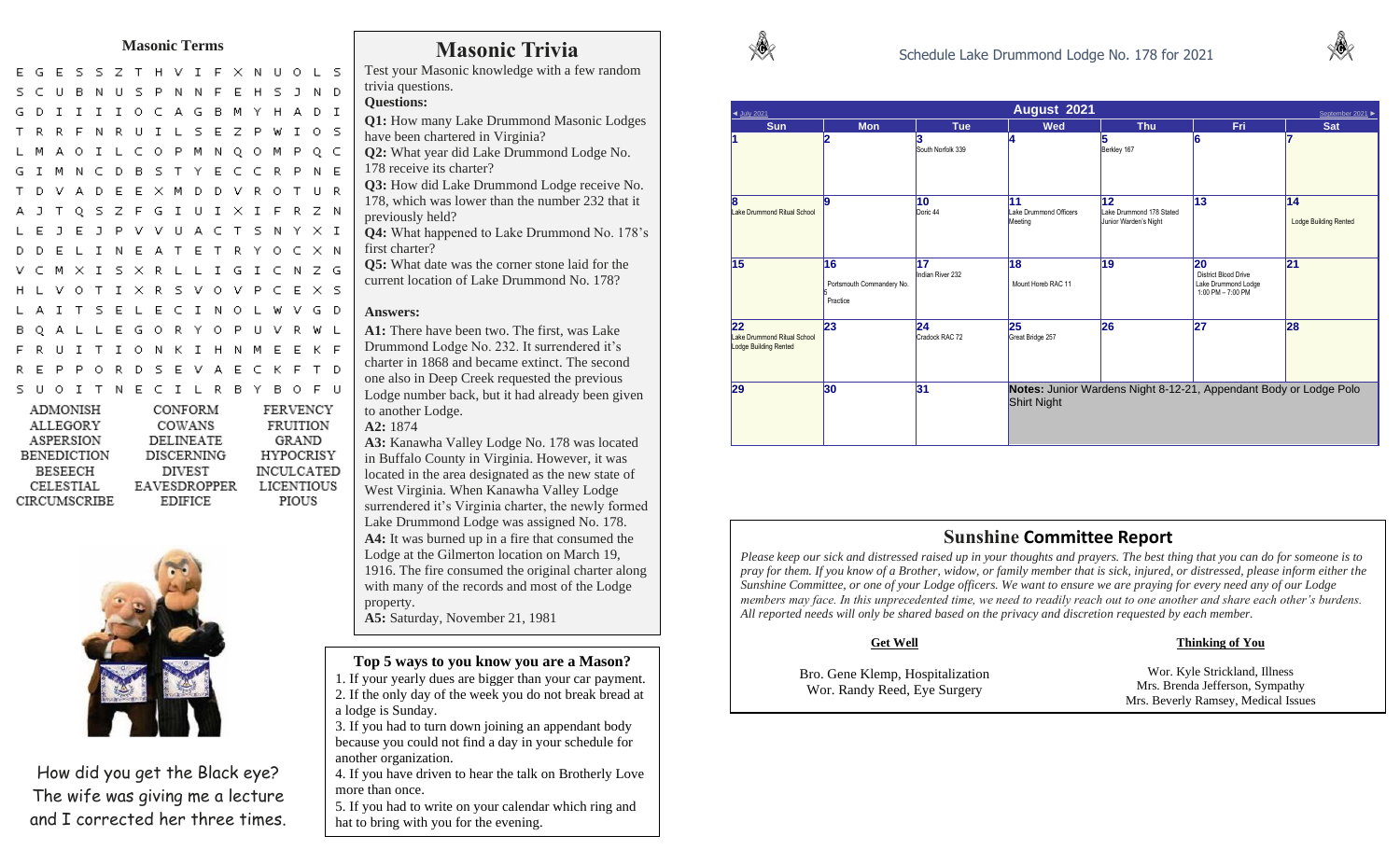#### **Master Craftsmen Pledge Drive** Brethren Thank you so much for your generous contributions to the Master Craftsmen Pledge Drive! Every donation helps support the Lodge. We will continue this Pledge drive through the year.

We have raised over \$14,500.00 reaching 22% to our goal of \$50,000.00. We have also had a contribution rate of over 21% of our membership!!

## **TEMPLE BUILDERS**

**Brother David L. Butler Brother James R. Collins, Jr., 50MV Brother Charles G. James Brother D.S. "Mickey" McCoy, Jr., LMIP Brother Ellis E. Snell, Jr., LMIP Brother L.E. "Larry" Mahan Brother Matthew W. Manier, LMIP Brother Simon D. Edwards Brother W.G. "Bill" Benton Brother Albert G. Barlow Brother Glenn L. McDonald Brother G.T. "Gus" Gustafson Brother Scott D. Kilborn Brother W.E. "Bill" Phelps, Sr. +Brother G. Wade Lowery +Worshipful Larry P. Fields, LMIP +Brother Raymond S. Hayes, Jr.**

## **MASTER CRAFTSMAN**

**Worshipful Jerry W. Snow Worshipful H.M. "Marty" Hatfield Worshipful Glenn E. Brown, LMIP Brother Albert A. Budd Worshipful R.B. "Dick" Holmes, PM, LMIP Right Worshipful Frederick T. "Buddy" Whittington, Sr., PDDGM, LMIP Brother Henry V. Cashwell Brother C. Royce McCoy, LIMP Worshipful R. Stephen Best, Sr., PM, LMIP Worshipful Frederick E. Small, PM, LMIP Brother J. Ryan Gettier Brother Frank P. Eates +Brother Stephen L. Mutter +Worshipful John W. Conroy, Jr., PM, LMIP**

### **CRAFTSMAN**

**Worshipful W.R. "Bill" Manier Worshipful Fredrick N. Boalt, PM, 50MV Brother Michael J. Diaz, Sr., LMIP Brother Michael J. Diaz, Jr., LMIP Brother Norman C. Strickland, LMIP Brother W.F. "Bill" Robins, III Brother J.J. "Jimmy" Ramsey, LMIP Brother David E. Edwards Brother David K. Sammon Brother E. Lee Baynor, 50MV Brother Andrew R. Hall Brother Phillip M. Young, LMIP**

#### **MASTER OVERSEER Brother Gilbert E. Sawyer, Jr.**

### **GRAND MASTER**

**Brother James E. Canterbury, LMIP, P.P. +Wor. S.D. Archer, LMIP, In Memory of Bro. J. Frank Old +Brother Robert A. Smoyer, LMIP**

## **MASTER ARCHITECT**

**Brother Vernon L. Whedbee, LMIP Right Worshipful Harry C. Slaughter, Sr., PDDGM, LMIP Rt. Wor. Boyd H. Wilson, PDDGM, HON Brother Eugene W. Klemp, Sr., 50MV LMIP Worshipful C.R. "Bobby" Jefferson, PM Brother Rodger D. Jones, LMIP + Brother Richard D. Johnson, LMIP**

#### **This Month in Masonic History August**

**August 2:** On this date in 1861, the Grand Lodge of Colorado was formed. **August 4:** On this date in 1753, George Washington received his Master Mason degree in Fredericksburg Lodge in Virginia.

**August 7:** On this date in 1877, the Grand Lodge of New Mexico was formed.

**August 14:** On this date in 1826, William Morgan obtained a copyright for "Illustrations of Masonry", By One of the Fraternity Who Has Devoted Thirty Years to the Subject, a book that publicly exposed the secrets of Masonic ritual. Although many similar books had been published before, this caused great excitement, and led to the "Morgan affair" and the Anti-Masonic Party of the 1820s and 1830s. **August 16:** On this date in 1851, the Grand Lodge of Oregon was founded.

**August 21:** On this date in 1993, the Grand Lodge of Pennsylvania and thousands of Freemasons dedicated the Friend-to-Friend Masonic Monument in the cemetery in Gettysburg, commemorating acts of kindness between Freemasons who fought on opposite sides in the American Civil War.

**August 27:** On this date in 1920, Warren G. Harding (U.S. President 1921-1923) received his 3rd degree in Marion Lodge #70, Ohio.

## **History of the Trestleboard**

Through the years, the Masonic Tracing Board has progressed from charcoal or chalk on the floor of taverns where lodges were held back in the 1700s. After the lecture, the Stewards or the Entered Apprentice, as a lesson in secrecy, would get a mop and bucket and remove all trace of these drawings.

This, obviously, was a somewhat tedious and messy procedure, so cloths or rugs were created which could be laid onto the floor and simply folded up when the lecture was complete.

Later, these cloths (or rugs) were placed onto a table. As time passed, they were finally hung on an easel (a trestle board) much like a drawing board at a construction site where each workman could receive clear instruction as to what his specific participation entailed.

When the team's work was completed, it was obvious that each Master Mason not only understood their specific part in the undertaking, but how their part (no matter how small), contributed to the construction of the entire edifice (building).

The meaning of the words "Nothing further remains to be done, according to ancient custom, except to disarrange our emblems" is a reference to the now antiquated use of these trestleboards (or tracing boards) during which the dirt on the ground was erased or the chalk marks on the floor of these lodges was mopped or scrubbed, to leave no trace of the form of the Lodge or the contents drawn thereon.

The reason why our lines of travel are at right angles within the lodge and thus the reason that we "square" the lodge is a "throwback" to the antiquity of the ritual.

If the brethren were to walk atop the markings made in the dirt on hill and vale; atop the chalk on the floor of the taverns; or tread upon and thus soil the cloths or rugs used to provide the workings of that degree, the message of that lecture which was being worked could be partially or fully destroyed.

Therefore, "Squaring the Lodge" in a semi-military-like precision, goes back many centuries as the means of preserving the ritual and the degrees being worked so as not to destroy the symbolism of their markings before their usefulness on that day has been completed.

The oldest tracing board was found during an excavation of the Mount Vesuvius in 1874, and was recoverable only due to a volcanic eruption in 79 AD.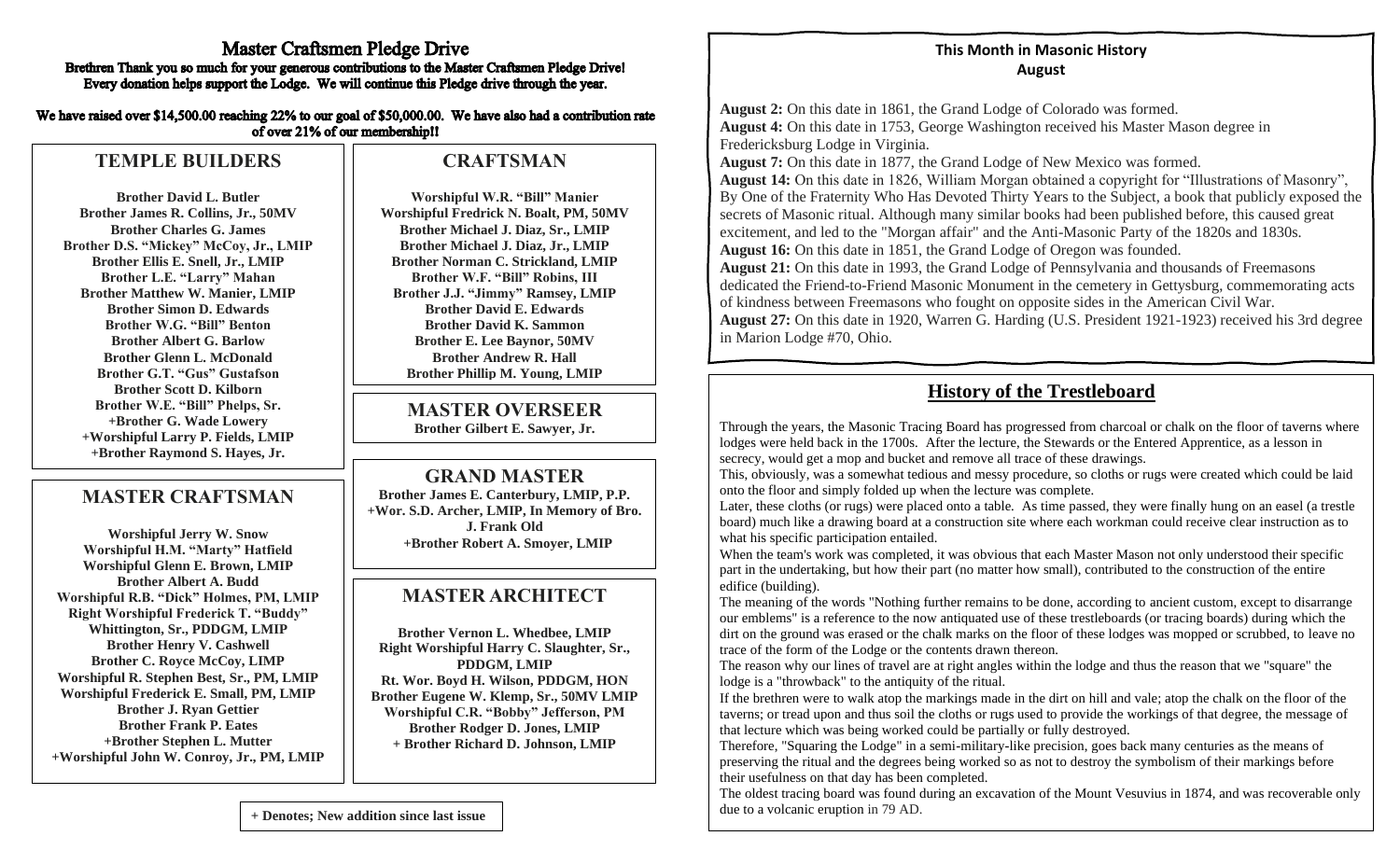### **August Masonic Birthdays Secretary's Corner**

#### **Join us in wishing these Brethren a Happy Masonic Birthday!**

**Bro. Edward L. Baynor** Aug. 24, 1961 - 60 yrs **Bro. David L. Hahn** Aug. 20, 1964 - 57 yrs **Bro. Larry W. Tucker** Aug. 25, 1966 - 55 yrs **Bro. Albert C. Wesley** Aug. 26, 1971 - 50 yrs **Bro. Ernest C. Freeman** Aug. 15, 1974 - 47 yrs **Bro. Jonathan H. Lindsay Sr.** Aug. 16, 1975 - 46 yrs **Bro. H. Carlysle McDaniel Jr.** Aug. 16, 1975 - 46 yrs **Bro. Thomas A. Reeves** Aug. 16, 1975 - 46 yrs **Bro. David E. Edwards** Aug. 19, 1976 - 45 yrs **Bro. Glenn L. McDonald** Aug. 25, 1977 - 44 yrs **Bro. David L. Norton** Aug. 31, 1978 - 43 yrs **Wor. Frederick E. Small** Aug. 4, 1981 - 40 yrs **Bro. Robert L. Mortenson** Aug. 21, 1988 - 33 yrs **Bro. Robert M. Gardner Jr.** Aug. 31, 1989 - 32 yrs **Bro. Leonard G. Strickland** Aug. 6, 1993 - 28 yrs **Bro. Joseph P. Lampert** Aug. 26, 1995 - 26 yrs **Bro. Darryl E. Norris** Aug. 10, 1996 - 25 yrs **Bro. John W. Hyman Jr.** Aug. 29, 2002 - 19 yrs **Bro. Peter Kevin Conlogue** Aug. 27, 2005 - 16 yrs **Bro. Jerauld S. Peacock** Aug. 30, 2007 - 14 yrs **Wor. John W. Conroy Jr.** Aug. 20, 2009 - 12 yrs **Wor. Henry P. Strickland** Aug. 5, 2010 - 11 yrs

**Bro. David A. Burley** Aug. 26, 2010 - 11 yrs **Bro. Kenneth Donahue** Aug. 20, 2015 - 6 yrs **Bro. Zachary D. Marks** Aug. 29, 2015 - 6 yrs **Bro. Stephen L. Mutter** Aug. 29, 2015 - 6 yrs **Bro. Tracy W. Mutter** Aug. 29, 2015 - 6 yrs **Bro. Harry C. Slaughter Jr.** Aug. 29, 2015 - 6 yrs **Bro. Frank P. Eates Jr.** Aug. 29, 2015 - 6 yrs **Bro. Tracy L. Rigdon** Aug. 29, 2015 - 6 yrs **Bro. James W. Tuttle Jr.** Aug. 29, 2015 - 6 yrs **Bro. Joseph E. Glass** Aug. 29, 2015 - 6 yrs **Bro. Wayne D. Golden Jr.** Aug. 29, 2015 - 6 yrs **Bro. Marshall W. Tatem Jr.** Aug. 17, 2017 - 4 yrs **Bro. Stephen T. Stanley** Aug. 24, 2017 - 4 yrs **Bro. Michael J. Bradshaw** Aug. 4, 2018 - 3 yrs **Bro. Simon D. Edwards** Aug. 4, 2018 - 3 yrs **Bro. Harold B. Phillips III** Aug. 4, 2018 - 3 yrs **Bro. Frankie R. White** Aug. 4, 2018 - 3 yrs **Bro. H. Carlysle McDaniel III** Aug. 4, 2018 - 3 yrs **Bro. Lawrence E. Mahan** Aug. 4, 2018 - 3 yrs **Bro. Edward N. Carruthers** Aug. 4, 2018 - 3 yrs **Bro. Bradley A. Phelps** Aug. 16, 2018 - 3 yrs **Bro. David A. Maple** Aug. 1, 2019 - 2 yrs

#### **894 Total Years in Freemasonry**



#### **Dues Reminder**

#### Brethren,

Please remember to pay your Dues. Dues are currently \$170.00 and are due by December 31. If you are two years in arrears you are subject to Suspension for Non-Payment of Dues (SNPD). If you are having financial difficulties, please reach out to the Secretary or Worshipful Master and we will make arrangements to assist. There are currently 53 Members who have not paid their 2020 and 2021 Dues. Dues arrearage reminders have been mailed out and those Brethren have been reported to the Grand Master. Citations for Suspension of Non-Payment of Dues will be issued at our September Stated Communication if you owe two years of Dues.

Dues invoices for 2022 will be mailed in October of 2021.

You can pay your dues online via PAY PAL or credit card at http://lakedrummond178.org/PaymentCenter/Default.aspx

Remember LMIP and 50 Year Masonic Veterans are not liable for Dues

#### **Life Membership In Perpetuity (LMIP) Program**

Brethren,

Did you know that the Grand Lodge of Virginia has an LMIP Program? The current rate is 25 times your current year's Dues. For Lake Drummond Lodge that is 25 X \$170.00 or \$4,250.00.

Your dues must be current to apply. The Grand Lodge accepts credit card payments via the Grand Lodge Office and Lake Drummond accepts digital payment via our website. You can also establish payment plans and auto-draft payments. For interested contact the Lodge Secretary or for more information visit https://grandlodgeofvirginia.org/life-membership-in-perpetuity/

#### **Keep Connected**

Email is the fastest and easiest way to stay connected. If you have not received correspondence from the Lodge via email, we don't have a good address for you.

Also remember to update your physical address or phone number if they change.

Please email the secretary @ 178secretary@gmail.com to update your email address and any other contact information. The Lodge is also available online at lakedrummon178.org and on Facebook!